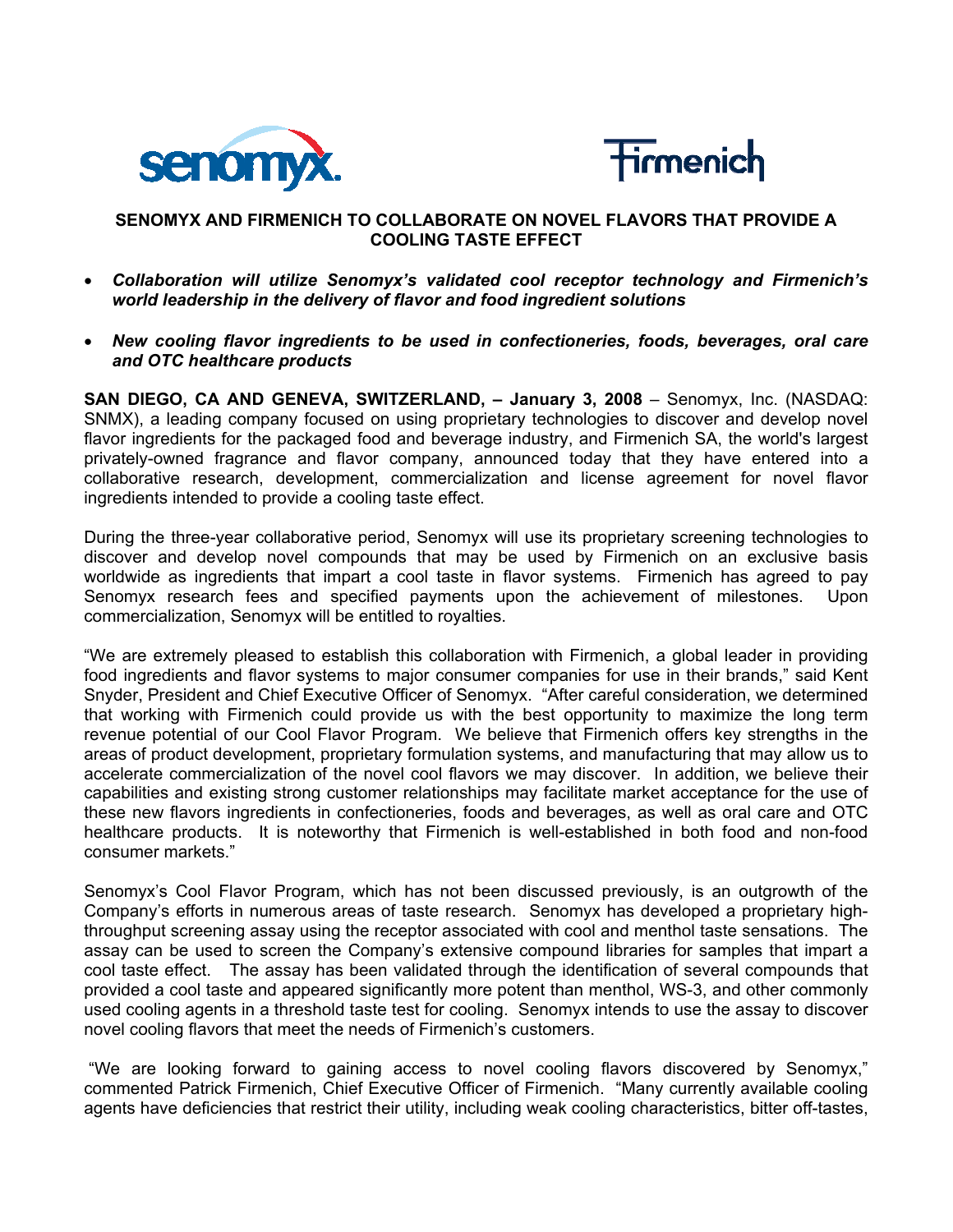limited solubility, and non-proprietary status. Senomyx's cutting-edge technologies provide a unique methodology for seeking new cooling flavor ingredients that do not have these drawbacks. Furthermore, the combined use of our proprietary delivery systems should further enhance the benefits of the new cooling compounds in certain applications. Our exclusive partnership is designed to allow Firmenich to have a competitive advantage in providing innovative cooling flavor systems to customers, and may expand our product offerings and market coverage."

#### **Conference Call**

Senomyx will also host a conference call and live audio webcast at 11:30 a.m. Eastern Time (8:30 a.m. Pacific Time) today to discuss the Company's new collaboration with Firmenich. To participate in the live conference call, U.S. residents should dial toll free 877-604-9675, and international callers should dial 719-325-4908.

To access the live Internet broadcast or a subsequent archived recording, please log onto Senomyx's website at http://www.senomyx.com and click on the "Investor Relations" tab. The archived webcast will be available for 30 days following the presentation. Please connect to Senomyx's website prior to the start of the webcast to ensure adequate time to download any software that may be necessary.

### **About Senomyx, Inc.** (**www.senomyx.com**)

Senomyx is a leading company focused on using proprietary taste receptor-based assays, screening technologies and optimization techniques to discover and develop novel flavors, flavor enhancers and taste modulators for the packaged food and beverage industry. Senomyx's current programs focus on the development of flavor ingredients in the savory, sweet, salt and bitter areas. Senomyx has product discovery and development collaborations with six of the world's leading packaged food and beverage companies: Ajinomoto Co., Inc., Cadbury Schweppes, Campbell Soup Company, The Coca-Cola Company, Nestlé SA, and Solae.

### **Firmenich Company Profile**

Firmenich is not just the name of a Fragrance and Flavor company. It is the name of a Family personally committed to its clients for more than 110 years. Combining experience with innovation, Firmenich is today the largest private company in its industry.

Firmenich is dedicated to creating high quality fragrances and flavors used by its customers in their consumer brands. Quite often, the products Firmenich perfumes or flavors become bestsellers in world markets.

#### **Forward-Looking Statements**

Statements contained in this press release regarding matters that are not historical facts are "forwardlooking statements" within the meaning of the Private Securities Litigation Reform Act of 1995. Because such statements are subject to risks and uncertainties, actual results may differ materially from those expressed or implied by such forward-looking statements. Such statements include, but are not limited to, statements regarding: Senomyx's ability to identify and develop novel flavor ingredients that provide a sufficiently potent cooling taste effect, the capabilities of Senomyx's flavor ingredients; Senomyx's ability, or Senomyx's collaborators' ability, to commercialize products incorporating Senomyx's flavor ingredients in packaged foods and beverages and Senomyx's right to receive research fees, milestone payments and royalties under its agreements with its collaborators. Risks that contribute to the uncertain nature of the forward-looking statements include: Senomyx is dependent on its product discovery and development collaborators for all of Senomyx's revenue; Senomyx is dependent on its current and any future product discovery and development collaborators to develop and commercialize any flavor ingredients Senomyx may discover; Senomyx may be unable to develop flavor ingredients